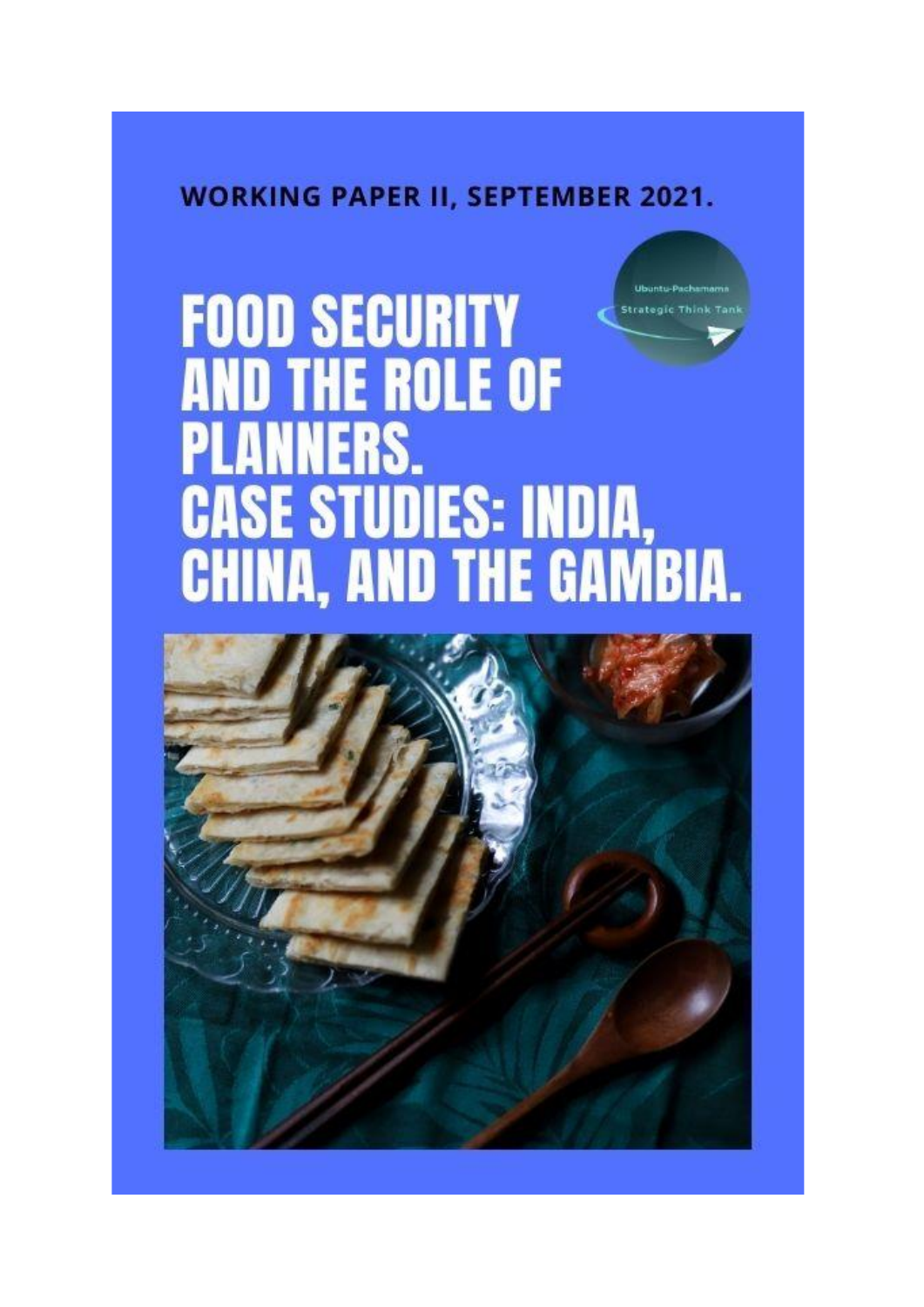# **Working Paper II Food Security and the Role of Planners. Case studies: India, China, and the Gambia.**

@Copyright Ubuntu Pachamama Strategic Think Tank. 28400 Collado Villalba, Madrid (España). [upsthinktank@gmail.com](mailto:upsthinktank@gmail.com) [https://www.ubuntupachamamastrategicthinktank.com](https://www.ubuntupachamamastrategicthinktank.com/)

To collaborate with us or share your stories about Africa and its diaspora, you can contact us. You can also follow us on our social platforms:





We are a Think Tank made up of young people and different from the rest in terms of orientations and our vision: laic, apolitical, scientific rigor, and focus on youth development. We think about Africa, with it and from it. Independent, strategic vision and a laboratory where innovative ideas that pursue structural changes are elaborated. UPSTT is a non-profit project whose sole purpose is to disseminate African issues in the Spanish-speaking world, and we offer the opportunity for francophones and anglophones to collaborate with us. To carry out a coherent task and guided by ethical values, we have decided to be an independent entity that does not request financial aid from any institution. Thank you for being a faithful reader.

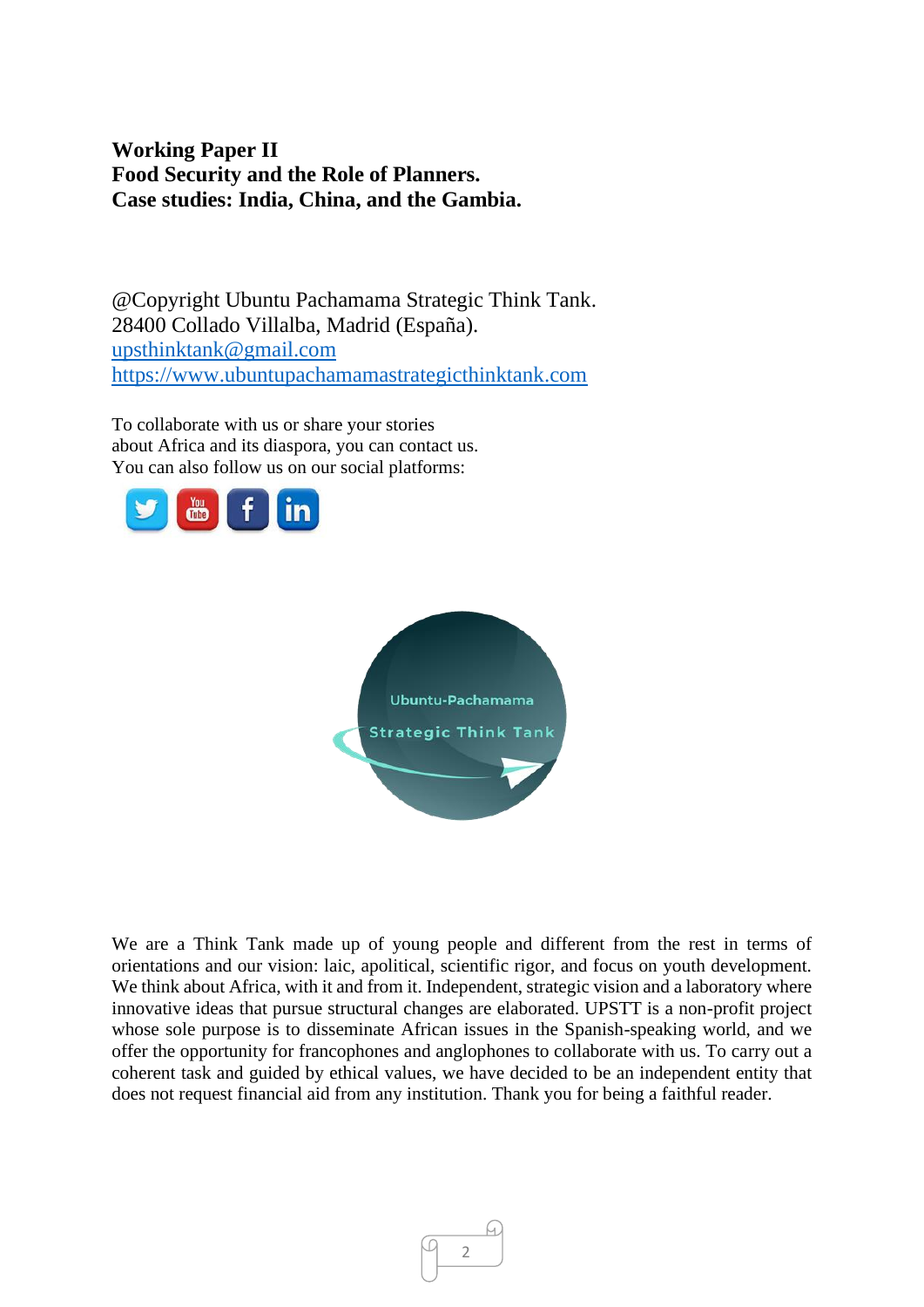# **FOOD SECURITY AND THE ROLE OF PLANNERS**

Rodrigue Samb

Master's in Urban and Regional Design, SPA Mysore-University of Mysore, India.

#### **Abstract:**

This paper highlights the meaning of food security by considering its access, availability, stability, and utilization aspects. The Food and Agricultural Organization (FAO) method; household income expenditure survey; Individual dietary intake, and anthropometry are the various methods known to be used in measuring food security. The high food security gap has been seen in India and China as well as The Gambia with progressive efforts been taken.

The challenges of food insecurity have been linked with all the facets of life and the role of planners today; set a key role of freezing and managing resources, land for agricultural purposes, planning regions based on old and new models and providing infrastructural development to enhance effective production of food to ensure people of all social status have access to food secured. To achieve these goals, many important innovative ideas are set forward to enhance sustainable food security at the local and national levels. Moreover, considering a good plan and innovative approach to ensure food security in an event of any form of a pandemic that may arise in the future.

**Keywords: Food security, dietary intake, role of planner, accessibility, availability, stability, utilization, COVID-19, Nutrition.** 

#### **Introduction**

According to international estimations, more than a billion people are living under one dollar per day and it showed how extreme their poverty level is. It is also estimated that over 800 million people lack access to sufficient aliments and nutritious food. The people affected include the unemployed and under-employed; low-income earners, mental illness and / or addiction; the elderly, the homeless, and single parents; Australians and people from non-English speaking backgrounds (Book & Smith, 2001; VicHealth, 2005, 2011).

According to Food and Agricultural Organization (FAO), about 36 countries were in a serious situation of food insecurity in 2006, including 25 countries from Africa, and followed by 11 Asians, and the remaining from other continents. There has been an increase in the food crisis from 1980 with 15% per year to 30% per year in 2000 and onward, causing emergencies alert to mitigate the situation globally. Demand for assistance between states, and international intervention becomes the new norm to fight food insecurity. As civil conflicts, wars and climate change continue to rise for some decades in many parts of the world, food security is a great deal of work that needs to be tackled by the Government, stakeholders, and international actors.

The importance of Sustainable Development Goals (SDGs) sets to engage every person to involve in mitigating and to ensure sustainable food security by 2050, in which, urban and

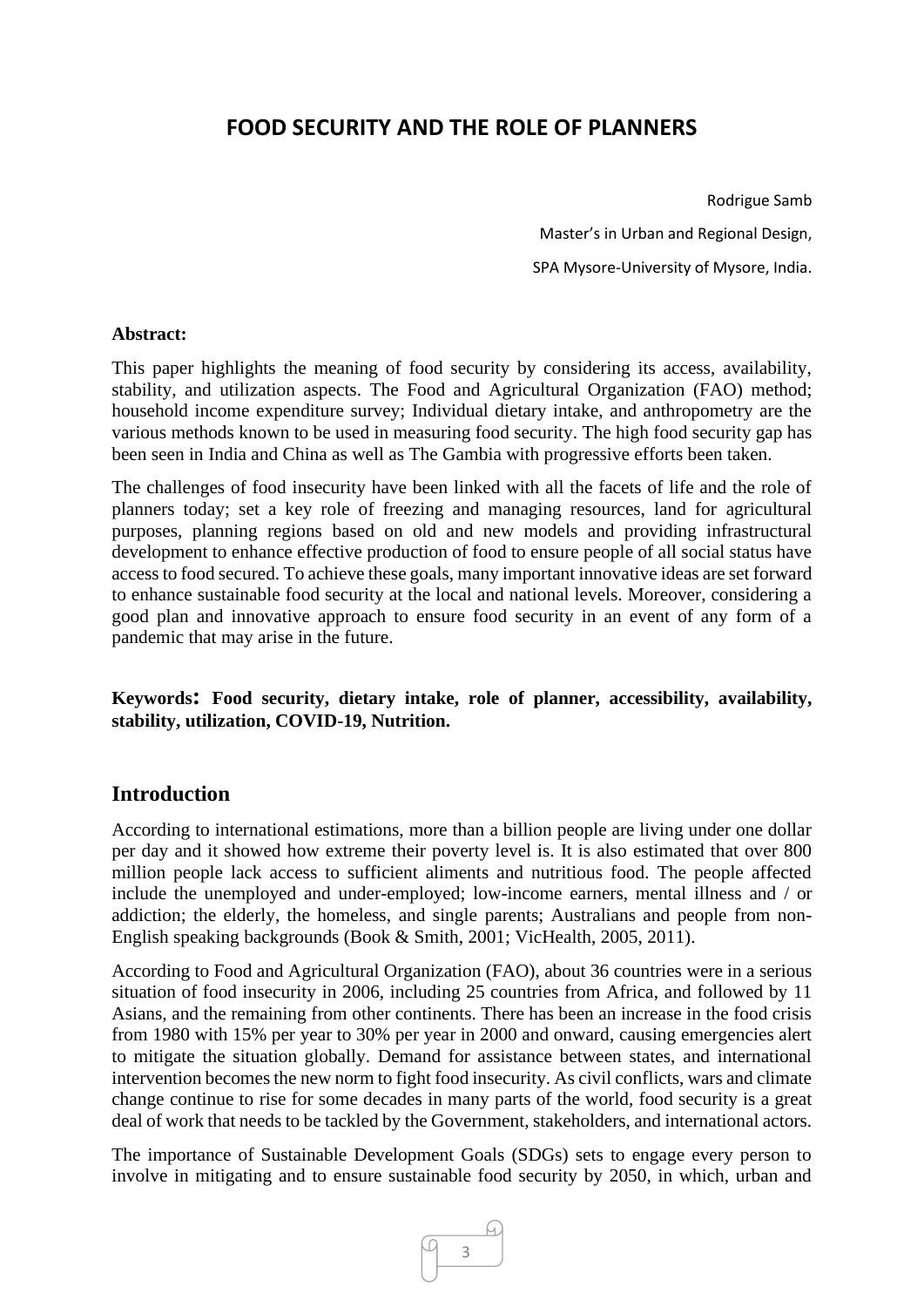regional planners today, have a big role to play to ensure a conducive and safer environment for all and promoting hunger-free society.



Fig 1. The SDGs goal link with Food Security and Nutrition (Source: CGIAR)

With the Global challenges on food security, countries have made a massive progressive in recent years. However, the Global Covid-19 pandemic happens to be a serious obstacle towards ending the big challenge of food security and poverty.

# **Food security**

Food has always been the most important necessity for human needs, and the quest to work or farm to fulfil the body requirements, especially to the poor. However, while some people meet their basic needs, others find it hard to enjoy the basic three meals a day. Having said this; What is Food Security? Food security is having access to food in a sufficient manner to be able to always meet your body requirements and for a healthy and stable life. International organisms, especially FAO, established four categories through which we can define food security:

*Food availability*: There needs to be a required availability of food with the estimated quality and quantities from domestic, imported, and export food products.

*Food access:* Access to appropriate and nutritious food is entitled to all provided with a given command of legal-political, economic, and social arrangements given the right to access a common resource (FAO 2006, Issue, p.1)

*Utilization:* Ensuring all processes are applied by considering sanitation, healthcare, nutritious, and adequate diet, and other practices to ensure food security.

*Stability:* Meet the demand and supply of people with the required dietary need and nutritious intakes to ensure a free hunger society all year round. Food should be available and accessible during seasonal changes, climatic effects, and other factors.

The objective of making food available, accessible, and affordable to all comes into play in the minds of policymakers and planners. How well can we fight food insecurity to reduce

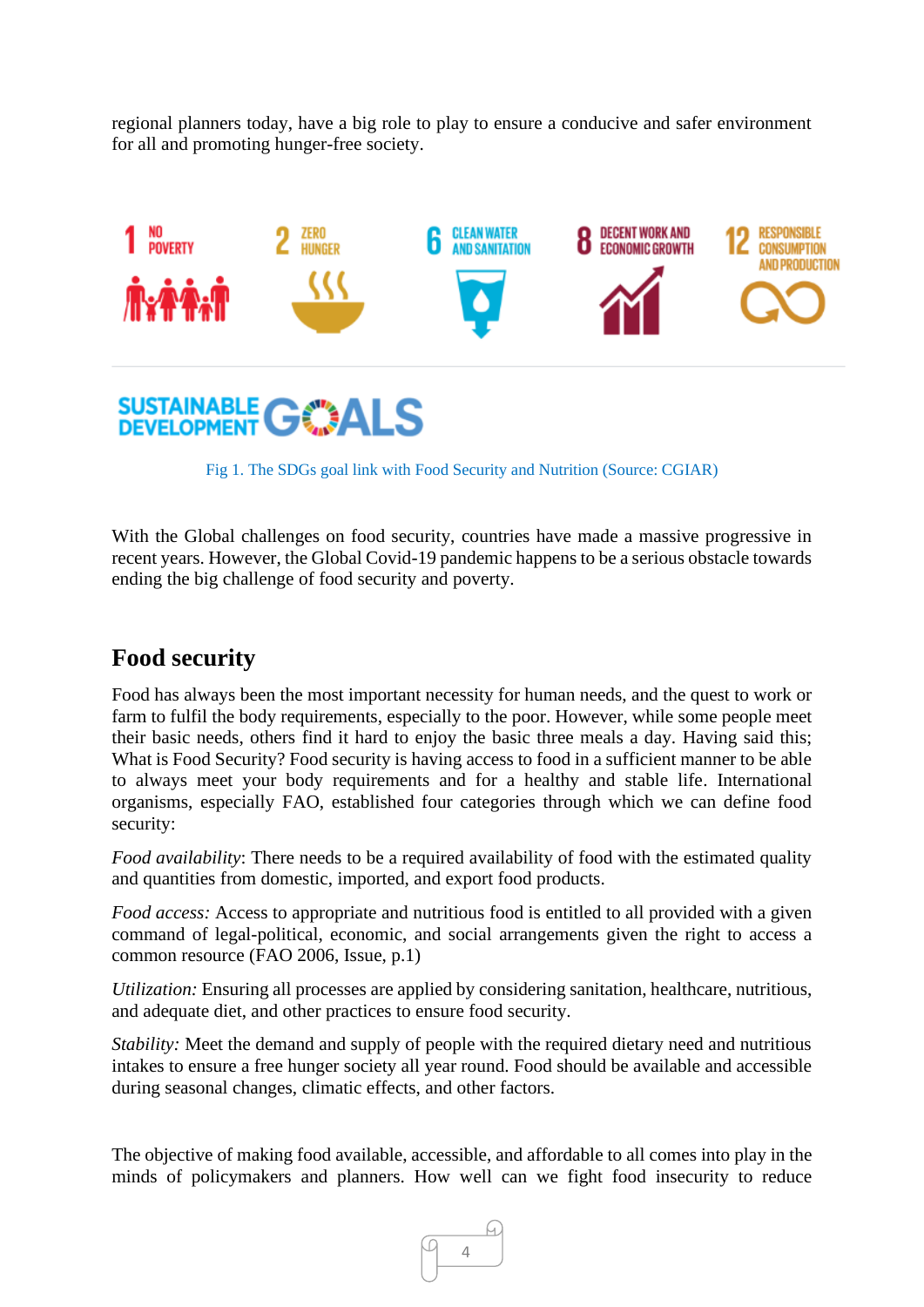malnutrition of both children and adults? The 2030 agenda for Sustainable Development Goals, recognized fighting towards ensuring food for all and eradicating all forms of malnutrition (SDG 2 Targets 2.1 and 2.2). After five years of assessing the progress of food security and nutrition into the 2030 agenda from decades ago, it has declined. Realizing that, we are only nine years ahead to meet the hunger and food insecurity eradication plans established by the international community, much work needs to be done to fight food insecurity at the local, national, and global levels.

#### **CASE STUDIES**

#### **India**

According to the United Nations, 4 out of 10 children in India are under chronic under-nutrition with nearly 940 million undernourished. India is Rank 97th under the Global Hunger Index (GHI) with 25% child mortality, child stunting, child wasting, and under malnourished of the total hungry population (International Food Policy Research Institute [IFPRI] 2012). Despite having large food security and other poverty alleviation schemes, there are still gaps to fill. The rise in overweight and obesity in children and adolescents with other health consequences is constantly increasing.

With the introduction of mid-day meals, basic food is offered to over 120 million school children to end hunger and undernourished. The *Anganwadi System* assists lactating mothers and pregnant women with ration, and subsided grains for the poor. This results in a positive increase in food security in India. The United Nations in collaboration with the government has taken actions towards improving agriculture and livelihood to banish poverty. It has been so far on the level of change made in the agricultural sector and is among the leading exporter of agricultural food in the world.

#### **China**

Due to food shortage, China faces food insecurity and malnutrition but, yet realized growth in its social and economic gains. According to the Report on Chinese Residents Chronic Disease and Nutrition published by The Chinese National Health and Family Planning Commission on 30 June 2015, showed a reduction of under-malnutrition status in adults with body mass index below 18.5kg /m2 which represents 8.5 percent in 2002 and 6 percent in 2012; it symbolizes a positive reduction for children below 6 years from 16.3 percent in 2002 to 8.1 in 2015. This indicates progress in the approach and decision of the Chinese government in fighting food insecurity.

Therefore, an estimated population of 9 billion will require additional food by the agricultural system by 2050 to meet food security (Fischer et al., 2005; Smith and Gregory, 2013).

#### **The Gambia**

The Gambia is one of the smallest countries in mainland Africa with a population of about 1.8 million (GBOS, 2013); has been heavily affected by food deficiency, meeting only 10% of the food consumption needs. Reports have shown that Gambia food import was 33.2% in 2019 (World Data Atlas 2021), and has decreased from 2000-2019, according to the assessment made by FAO in 2012.

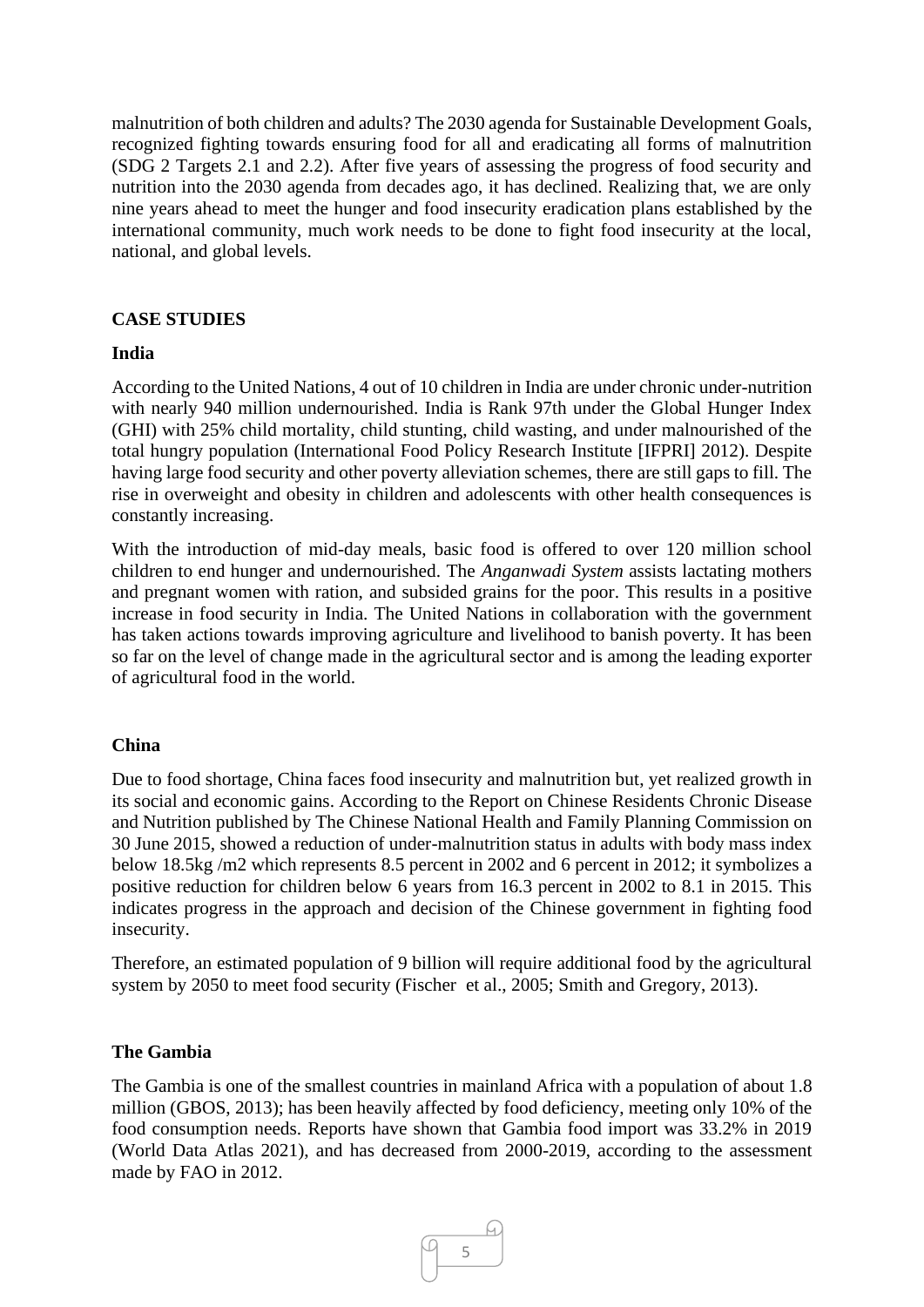The Gambia highly depends upon outside food importation, and the local staple food is rice. More than 600 hectares of rice farmland was affected by pest plants, and two-third of the population are under food insecurity. This posed a great concern to ending hunger and alleviating poverty in such a developing country with a GDP of 1.66 billion US Dollars in 2018, (Plecher H, 2021). This has really threatened the lives of the poor, especially in the rural poor villages who depend mainly on farming and livestock production for survival. However, the recent outcome has been positive as World Food Programme helps the Gambia in monitoring food and market prices during the pandemic period since July 2020. As it stands, it is reported by Cadre Hamonise in March 2020, that there is a drop from 25% to 20% in the proportion of families with poor consumption pattern, and the price of staple food is at stability, resulting to increase in the stability of food security.

#### **Impact of Covid-19 on Food security**

The Covid-19 pandemic came at a crucial stage in our lives and seriously endangering the lives of millions globally. With all our socioeconomic activities shut down during the beginning of the covid-19 to curb the spread of the virus, food security has become the core challenge as millions lost their jobs; most farming activities stopped, and the situation worsened day by day with the increased economic crisis. Where food needs to access, seems to be difficult as most countries banned flights from entering their territory and travel restrictions continue in many parts of the world, both internal and beyond. And the poor people continue to be the most vulnerable to the situation. Due to the high degree of uncertainty, the worst effect is yet to come (Ghebreyesus, 2020; Khorsandi, 2020). An estimate of 83 to 132 million people will experience food insecurity due to Covid -19 pandemic (FAO et al, 2020).

The disruption of the food supply chain has affected the food and nutrition and likely threats of continuation of low production and productivity if it continues. There has been widespread information about the dumped and wasted foods due to inaccessibility to reach marketplaces or consumers (Yaffe Bellany and Corkery, 2020). It is also reported that labourer illness due to Covid-19 forced food processing facilities to shut down for safety reasons (CFS 2020; Stewart et al, 2020).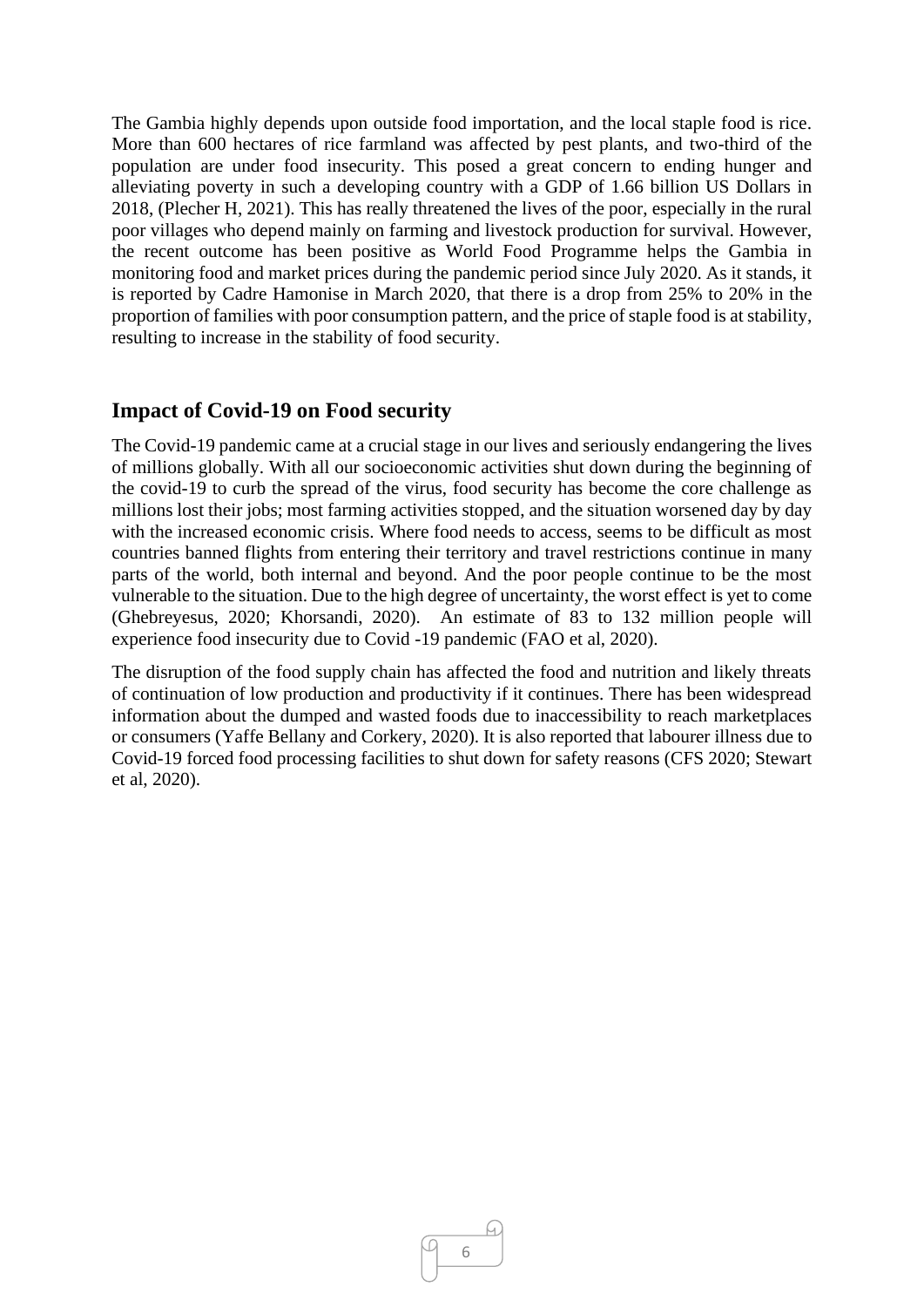

**Fig 2. The Dynamics of COVID-19 threats on food security (Source: HLPE.2020).**

In most countries, food security has widened the gap of inequalities due to covid-19 and affected the right to healthcare, access to food, nutrition, water, and security of the people (Ashford et al, 2020). The price of local food becomes extremely high, and the dynamics of pandemic became challenging to those countries that highly depend on food import (Espitia et al, 2020).

The global economic recession has strained most governments to provide ways to ensure social protection to people affected by the crisis by taking measures to contain the spread of the virus (FAO and WFP, 2020).

### **Global Response to Covid-19 on Food Security**

There are many contributions made by some organizations to help in the adaptation programs in ensuring food security and nutrition. Most of the International bodies like the World Health Organization, United Nations, United Nations Development Programme, World Food Programme, and many more engaged in series of webinars to create awareness about the dangers of COVID-19 and its impact on health. Furthermore, webinars were done to help guide competent authorities, food businesses, farmers, citizens, etc. about the food security and safety

An organization like Feed The Future adapted programs and partnerships to mitigate the impact of food insecurity through:

- $\blacksquare$  By helping the government with smart policies.
- Empowering farmers and small businesses particularly those own by women.
- Helping small businesses with strong business models and serve customers safely.
- Ensuring the good flow of market chain and continuation and promoting cross border trade.
- Stabilizing the food price to allow farmers to gain benefits of their yield.

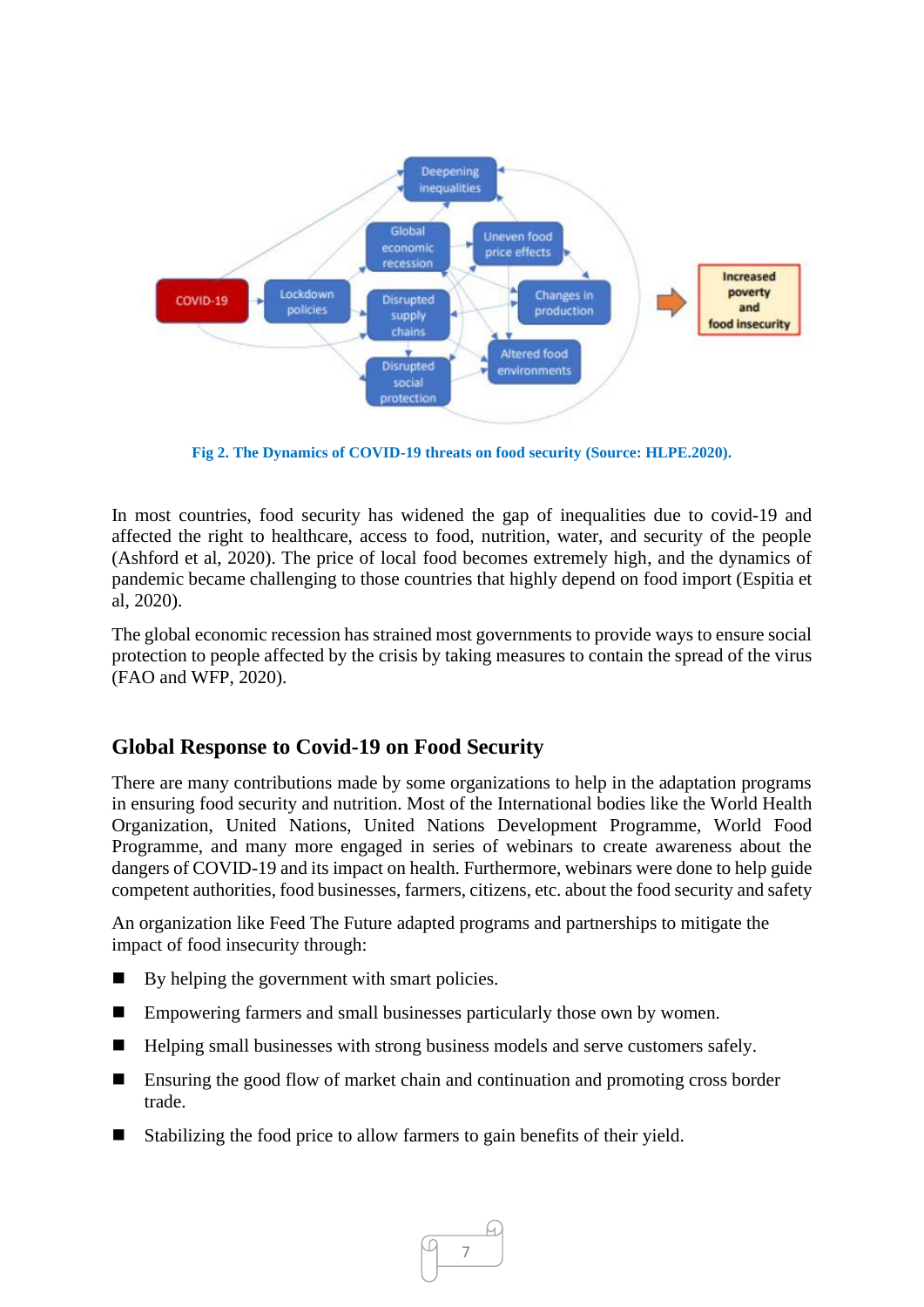There have been policy response policies by the International Food Policy Research (IFPR) with its partner engaged in-country and regional programs and projects which 33 countries are part of to mitigate the impact of COVID-19.

*World Bank Support:* The World Bank's mission on a partner with government international bodies to support in the close monitor both employment, domestic food, supply chain, agriculture production. In April 2020, the Institute for Defence Analyses (IDA) provides 5.3 Billion U.S. Dollars to support food security according to the report released "Responding to the Emerging Food Crisis".

a. **India**: The world Bank co-financed the National Rural Livelihood Mission by providing financial services to poor rural communities, restore fresh food, run a community kitchen, provide, and sanitizes masks, etc.

b. **Afghanistan**: Due to the disruption of the plants during the COVID-19 pandemic, the World Bank-supported Afghanistan with a project called Emergency Agriculture and Food Supply Projects (EATS), a grant fund of 100 million U.S. Dollars with the aim of enhancing the food supply chain and increase in food production to promote food security.

c. **Senegal:** The Senegalese government requested for 15 million U.S. Dollars to the IDA to boost their export value of crops, like dairy farming, horticultural products, reduce the mortality rate of the small ruminants, and enhancing resilience food security during the pandemic.

## **Determining Food Security**

Food security is paramount to determining nutrition security, and with the help of different level analysis factors from an individual, household, local, regional, national as well as global. Thus, the food security depends on these factors. The income level of the household plays an important role in linking both food security and health to ensure proper diet and preventive and curative health care of the people. The availability of food would be determined by the level of production, capacity, and ability to import and store nutritious foods all year round.

Methods for measuring food security

There are multiple methods used in assessing food security, and they are as follows:

#### A) **FAO method**

The application of these methods gives a comparison of the required norms and consumption, depending on the sex, age, health status, and physical activity of the individual, an allowance between 200 and 2350 kcal in a day per person (FSIEWS, 2001). It requires a country to estimate per capita income using balance Sheets and energy intake variance of the expenditure and income survey of a household by applying:

-Total calories available in the year of interest.

-Total number of people living in the country in the year of interest.

-The coefficient of caloric intake in generating the energy intake curve.

-Cut-offs point of minimum per capita average caloric of the proportion of the population who fall under this category.

#### **Pros**

-The frequent updates allow comparison and cross-examination of the national, regional, and global trends of food security.

-This method is quite inexpensive to undertake.

-It allows countries to generate and estimate their daily per capita caloric availability.

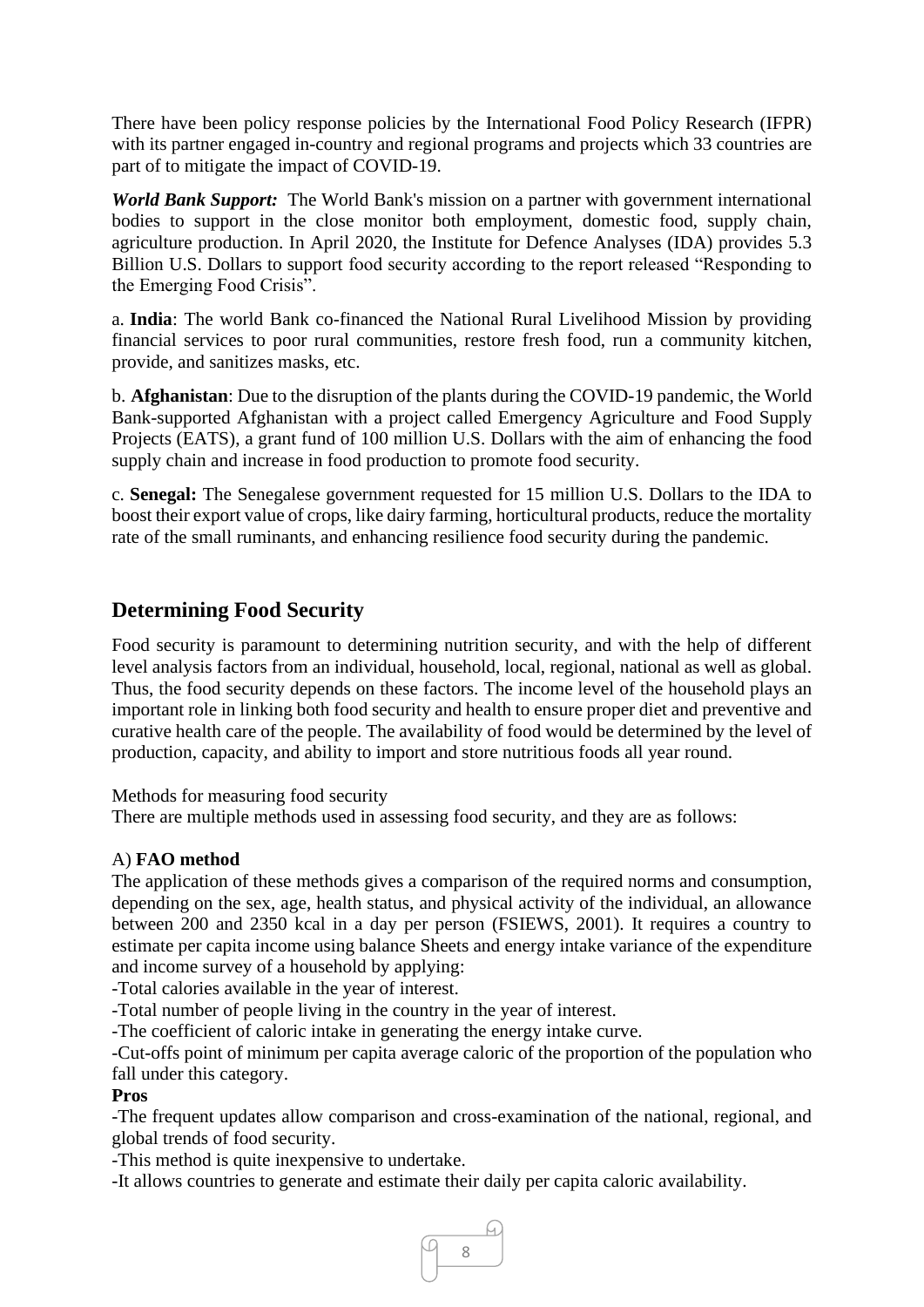#### **Cons**

- The method assumes that only those that consume above the minimum caloric intake indicate food security, when in fact most poor people consume excessive caloric which can pose a threat to their health like obesity.

- There is sometimes little control of the quality of data or standard in undertaking this method and can be difficult to understand.

- There can be numerous errors on the numerator and denominator during measurements.

#### B) **Household income and expenditure survey**

This method is interesting as it involved interviewing respondents in their household with regards to information like amount of money spend on food and other importance with different time including week(s) or months (s) antecedent the survey. The following inputs such as 1) quantity of food bought and the cost of different food consumed within and outside the house, 2) food grown by members of the house for consumption, 3) food received as either gift or payment for services, work, goods, etc.

#### **Pros**

- It helps in determining the consequences and risk of food security of the household through mapping them out from the local and national levels.

-It allowed an easy understanding of the dimension of food insecurity by collecting dietary quality data.

- Mostly used to evaluate the status of food and nutrition and other anti-poverty programs.

#### **Cons**

-Difficulty to get a reliable estimation of food consumption outside the household

-There can be bias results in the periodicity of food acquisition.

-There can be an error in the conversion of caloric intake in households through assumptions.

-Different methods of data collection and estimated key parameters are used by different countries thereby making it hard to understand and make a comparison between countries or regions.

- It is also very expensive as it requires a multi-disciplinary team of people to produce valuable outcomes.

#### C) **Individual dietary intake**

This can be measured through multiple methods which include: 1) 24 hours recall, food frequency questionnaires, and food records kept by an individual or by an observer according to Walter Willet. This requires a time interval frame to compare with dietary energy requirements to decide the proportion of the population lacking energy intakes requirement (FIVIMS, 2002). The available data on energy availability give estimates of micronutrition (Mason, 2002). These portion size estimations are to estimate the food group and the nutrient intakes, then appropriate and valid food composition and database are available (R. Perez - Escamilla et al, 2008).

#### **Pros**

- ⚫ Mapping can be done to determine the consequences of food security at both the local and national level and individual level as well.
- ⚫ It does not only measure food availability but also measures direct consumption level as well.
- ⚫ Different dietary intake methods can be used to understand and compare between the recent and the longer-term dietary intake patterns.
- It assesses both dietary quality and individual caloric intakes.

#### **Cons**

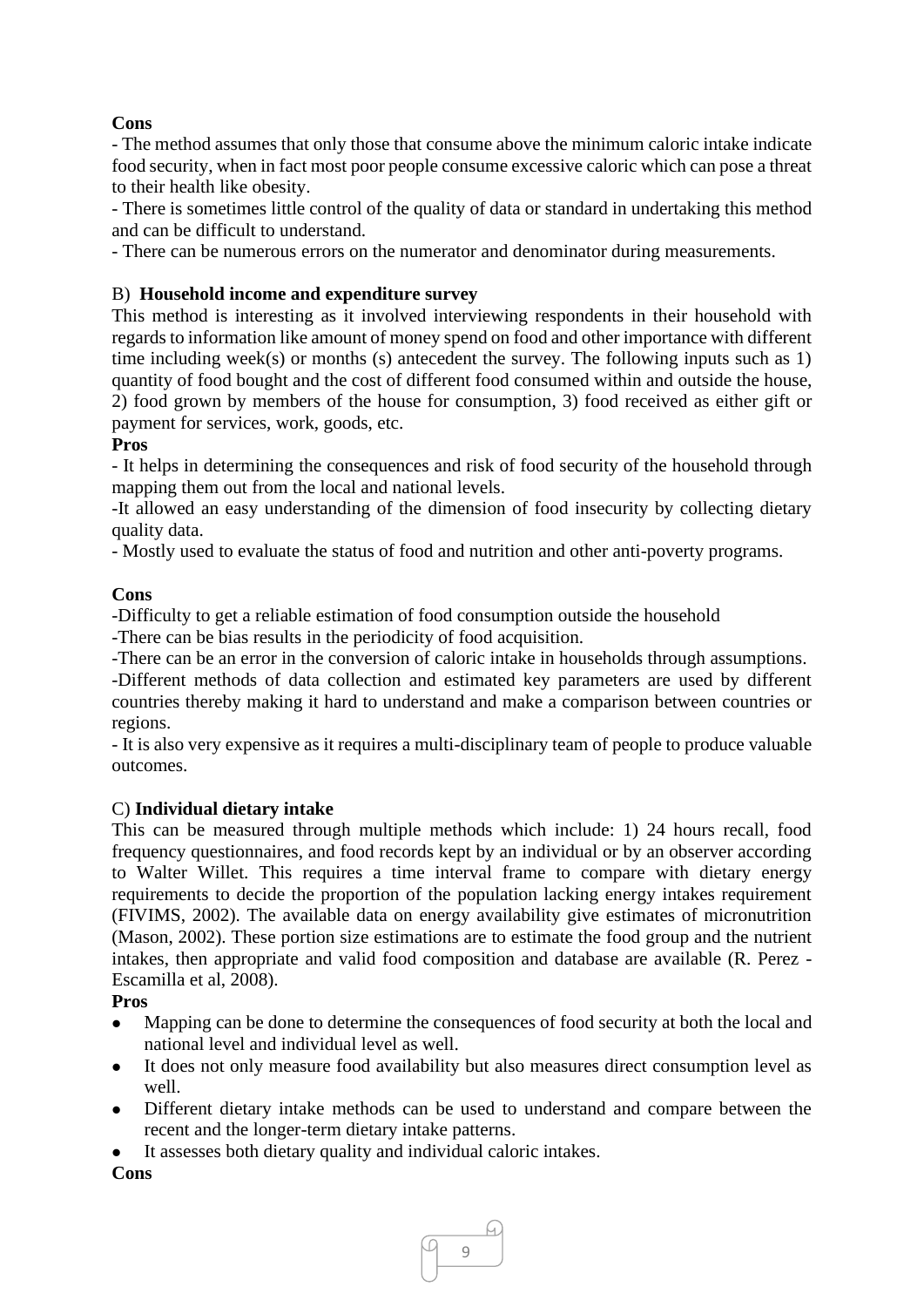- More scientific evidence is needed to estimate the nutrient deficiencies which rely on cutoff points.
- ⚫ Lack of proper training of supervisors can create many measurement errors.
- There is a need for time off at least 30 minutes to apply the 24-hour recall.
- Required command of software in entering the 24 hour-recall data to convert food intake into nutrient intakes.
- The method of preparing a food composition database can affect components of nutrient bio availability.

#### **1.** D) **Anthropometry**

According to The National Institute for Occupational Safety and Health (NIOSH), anthropometry is considered as the science that defines physical measures of a person's size, form, and functional capacities. The positive effect of this method is that it is mostly used in a national survey and the indicators are well based on established cut-off points.

#### *Pros*

- ⚫ Components such as weight and height measurements are well standardized in doing anthropometry.
- ⚫ Mapping can be done to determine the consequences of malnutrition at local, national, and individual levels as well.

There is relatively strong evidence-based in comparing the cut-off point used in interpreting anthropometry and the adequacy of nutrient intakes.

#### *Cons*

- Understanding the interpretation of obesity and food security is hard.
- ⚫ Unskilled people can perform measurement procedures using inexpensive equipment.
- ⚫ Likeliness of high risk of food insecurity may occur.

#### **KEY CHALLENGES OF FOOD SECURITY**

**I. Price of food:** The change in demand and quantity affects the pricing and this is determined by multiple factors like food preference, quality of the food, the income level of households, taxes, etc. People with limited income tend to buy bulky, poor quality food that has little nutritional value but an oversupply of energy, fats, and sugar to curb their hunger (Burns C, 2004). Therefore, the high cost of food products is a nightmare for most of the low-income earners and those under the poverty line. Societies that depend highly on imported goods from other countries face high pricing of food, and availability of food as well.

Due to the economic crisis, the world is facing today, ending food insecurity and nutrition seems to be a big issue to solve despite its progress in ending in recent years. When food products are not under control by the designated authorities pricing of food products escalates and most businesses use the opportunity to increase food price, during other unfavourable events or circumstances.

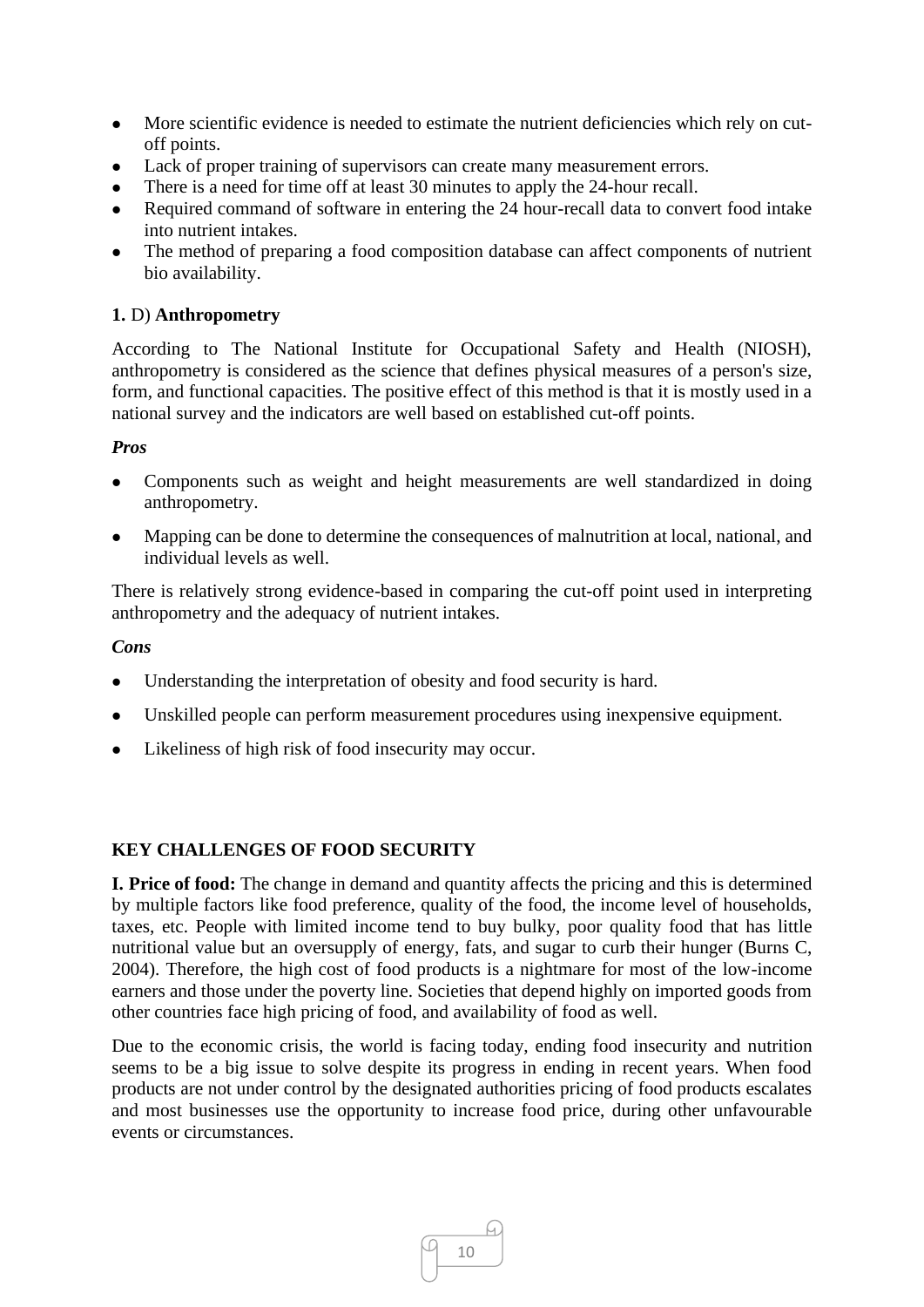**ii. Availability of water**: the requirement of water for food production plays an important role in food availability and food security. The FAO and World Health Organization have highlighted that food processors and handlers in getting safe and clean water for the production and processing of food cannot be undermined. The WHO (2006b), Codex Alimentarius Commission (2003) with other international and authorities' bodies provides guidelines on the safety of water when handling food. As a primary means of food production, the availability of water for agricultural purposes is key in driving the high yield of production and availability of food.

Means of water for agriculture are through traditional wells, rivers, and springs to irrigate farmland in most rural or drought-prone areas. However, some of these infrastructures are lacking in many places to help boost the agricultural sector. Other technologies such as rainwater harvesting, and renewable water means are lacking to be introduced to manage and conserve water for both domestic and commercial usage in ensuring food security. The demand for water for agriculture against other uses continues to take its toll.

**iii. Land Use**: The allocation of land for different functions has a huge impact on food security. The growing population and urbanization in recent years contribute to the great demand for land. As cities are expanding due to demographic pressure, farmland is declining. If the land classification is not balanced to favour agricultural use, it becomes challenging to meet the demand for food. When a land distribution is poorly made, the space for agricultural production reduces and production becomes less. For example, most farmlands are sold to real estate companies who are mainly concerned with turning agricultural land for housing for profit gain with the determent of the population living in food insecurity.

Land-use policies are particularly important in facilitating healthy built environments that include food supply and equitable access. There will always be gaps and a lack of consistency if food policy development approaches are fragmented (Department of Agriculture, Fisheries, and Forestry [DAFF], 2011).

**iv. Impact of climate change:** The climate event like flooding contributes to the vulnerability of agricultural land causing erosion and soil degradation. The other important aspect is the lack of enough rainfall to meet the agricultural farming demand which sometimes leads to low productivity or causes drought, and it gives a serious problem in fighting food security. The rise in sea level causes saline water to penetrate nearby farmland and settlement displacing people or worsening their conditions (Ravi 2008).

**V. Science and Technology**: One of the key challenges in providing adequate food security can be the lack in the use of techniques or advanced use of technological equipment for higher yield and efficient production. The lack of scientific research and integration of farming systems leads to low production in less developed regions. Lack of communication between farmers and scientists may lead to unsustainable food production. The lack of a proper mechanism to control pests and other diseases affecting crops or animals is crucial in the farming system.

Early Warning System technology about climate changes to alert farmers can be a great tool to prepare farmers and policymakers to prepare and find other mechanisms to adapt to the situation. The financial inabilities to purchase such technology can be very challenging to farmers as most are from the rural poor. The lack of application of remote sensing and GIS in agriculture functions in a region or nation impacts poorly, which contributes in the difficulty to maintain and ensure sustainable food security.

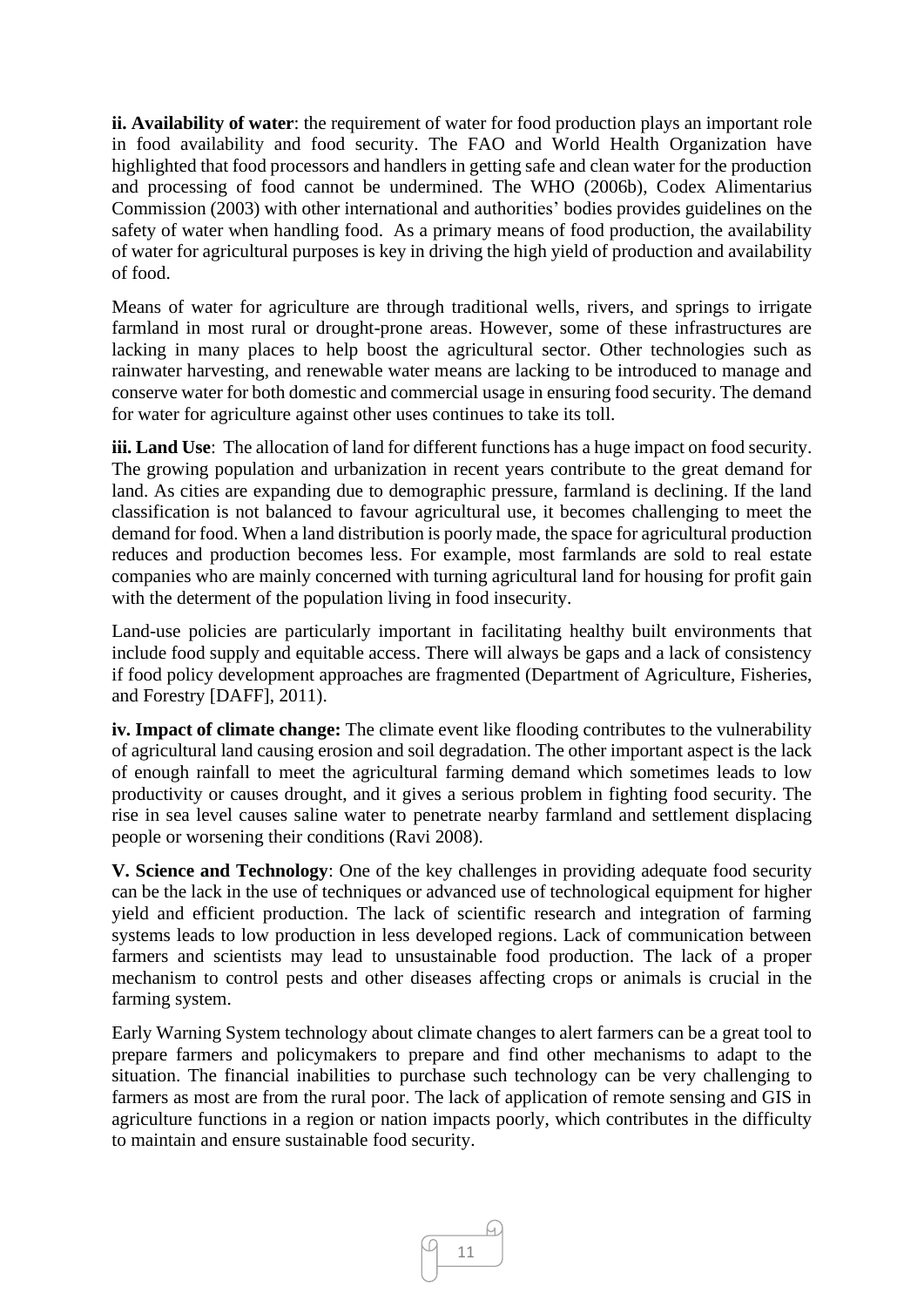**vi. Lack of Education and Training:** food security is much more challenging when a farmer lacks proper knowledge or skills to rare cattle or cultivate. The rural people are primarily engaged in agricultural activities, and lack of basic education contributes to their inability to understand and engage in sustainable agriculture. Another important aspect is the lack of training by designated authorities to help farmers to apply new farming technologies and other important farming techniques that can contribute to production inefficiency.

The role of health workers in educating people about dietary intake and other health and safety food measures to combat malnutrition, obesity, etc., is key. However, some rural poor communities are not reached to benefit from this training.

**vii. Policy and Institutional Response:** The poor intervention of government from the local and national level, impacts the progress of food security creating a gap between the nourished and malnourished. Within the context of urban agriculture as a planning responsibility, the local government urban planners are ill-equipped, both in practice and a policy context, to implement initiatives (Thibert, 2012). Lack of programs and policies to support the farmers and alleviate poverty continues to be a constrain. Therefore, investing less in agriculture means producing less food. Lack of support from the international bodies on climate change response and other supports hinders food security.

**Viii. Conflict:** the number of displaced people due to political instability and conflict is another challenging factor leading to food insecurity and lack of proper nutrition. From the past two decades, it is estimated 96.5 million to 112.1 million stunt children were affected by the conflicts in developing countries.

The climate and weather-related events also contribute to political instability. For example, in (Mawai, 2012), more than 300,000 people displaced, and over 160,000 fled for their lives to neighbouring countries such as Burkina Faso, Mauritania, and Niger. This was because of drought and political turmoil that took place and thousands of livestock diminished. This had led to the formation of the armed rebels who took advantage of the poor, innocent, and coercing and looting their good, forcing the government to respond in conflict, and food insecurity continues to increase to date.

Since 2009 Boko Haram terrorist activities forced many displaced families and communities to face risks and over 2.3 million people were displaced internally and 15 million people under food insecurity at the height of insurgence among which 5.1 million people experienced severe food insecurity (FAO 2017). Over half a million children in the northern part of Nigeria are suffering from severe acute malnutrition due to the rising tension between the Boko Haram terrorist group and the national forces (WFP 2017). It is challenging to monitor the status of food insecurity in countries that are facing political instability and conflict.

# **Role of planners in enhancing food security**

The role of planning has taken another trend because of rapid urbanization and the industrial revolution in the 19th century. This had created a different dimension in the field of planning and the role of planners.

The complexity of growing cities had led to the dynamic role of planners to face the most challenging task in integrating all facets of Sustainable goals, especially in resources, climate change, and environmental concerns of life in both urban and regional development. Based on

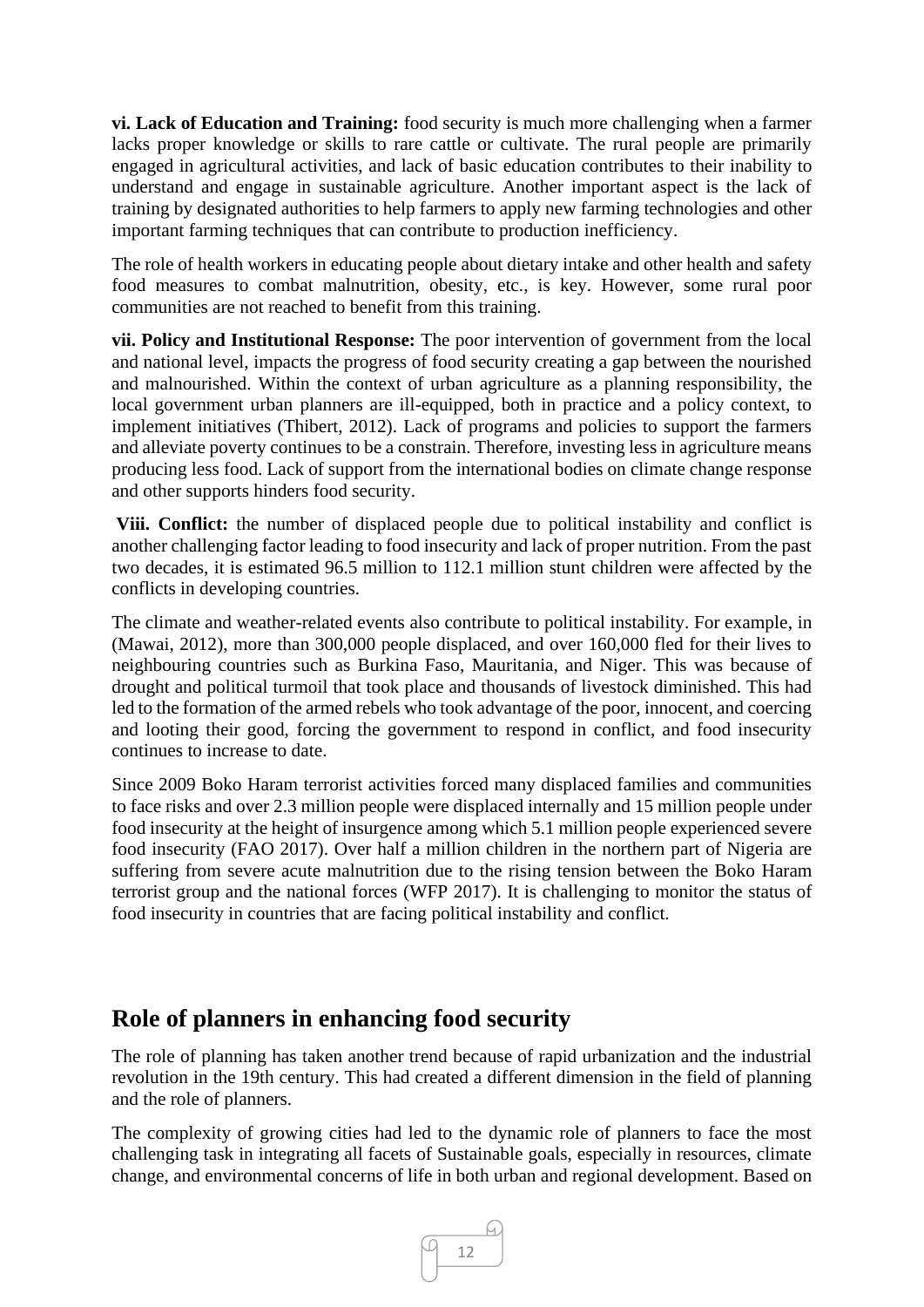these attributes, R. A. Walker, vividly argued that planning is not just a profession but an activity that requires numerous experts to engage in the government institutions whose role is to ensure a safe and conducive environment and shrinking the gap between the rich and the poor.

Sustainable issue globally has recognized the importance of planners in building great aspirations towards striving for responses in achieving food security. The main planners' role in ensuring food security is as follow:

#### **Freezing of Agricultural, forest, and Plantation Land**

It is the role of the planner to ensure adequate land for food production by reserving forest, plantation, and agricultural areas to meet the demand and supply of food. The planner set policies and regulation to govern the interest of the population through land control. The planner set a required space for future stability in both the urban and regional settings. Securing land tenure to the poor enhance social stability and allows for productive land use through property rights. For example, In Malawi, the Community Based Rural Land Project was launched in 2004, and it provides access to secure land tenure to the poor in rural and in the year 2010, 15,000 poor families had access to land for their agricultural activities to help them fight poverty and food insecurity.

#### **Provide infrastructure and Networking**

The system of linking the rural with the urban has great influence in ensuring food security. The planner is responsible for planning urban and regional space by designing land for transportation, markets, manufacturing industries, etc. The importance of good road networks system to allow better movement of food products from one place to the other, electricity supply, potable water, waste disposal facilities, good information and communication network facilities, storage facilities, allowing accessibility and availability of food. Infrastructures such as commercial markets or agro-processing markets help farmers to sell their yield at the right place, conducive for them with the right price.

#### **Promote Agriculture allied Activities**

The allied industries depend mainly on the agriculture activities. The composition of poultry, mushroom cultivation, cattle raring, biogas production, piggery, diary, etc., envisage a stable food production. The allied activities serve as a source of income for those involve, and it enables them to live a stable and healthy life. Such activities promote entrepreneurship and employment opportunities to youths. It is not simply about eating what you grow and growing what you eat. The allied activities produce milk and meat from cattle's, and the animal faeces in turn add up to the fertility of the agricultural land for productive cultivation. The planner involvement in such activities is by allocating land and giving much more space for such activity and providing design guidelines and building regulation to enable a production and safety allied farming. For example, giving the design space guidelines for a piggery farm building that will allow free flow of air, material type and security aspect of the pigs or piglets. As a profession, the planner will be able ensure that such building codes and regulations are followed.

#### **Strengthening food market**

It is instrumental to develop the food processing industry to enhance processing of food to meet the demand. It is the planner's role to plan, provide and determine the quality of infrastructure

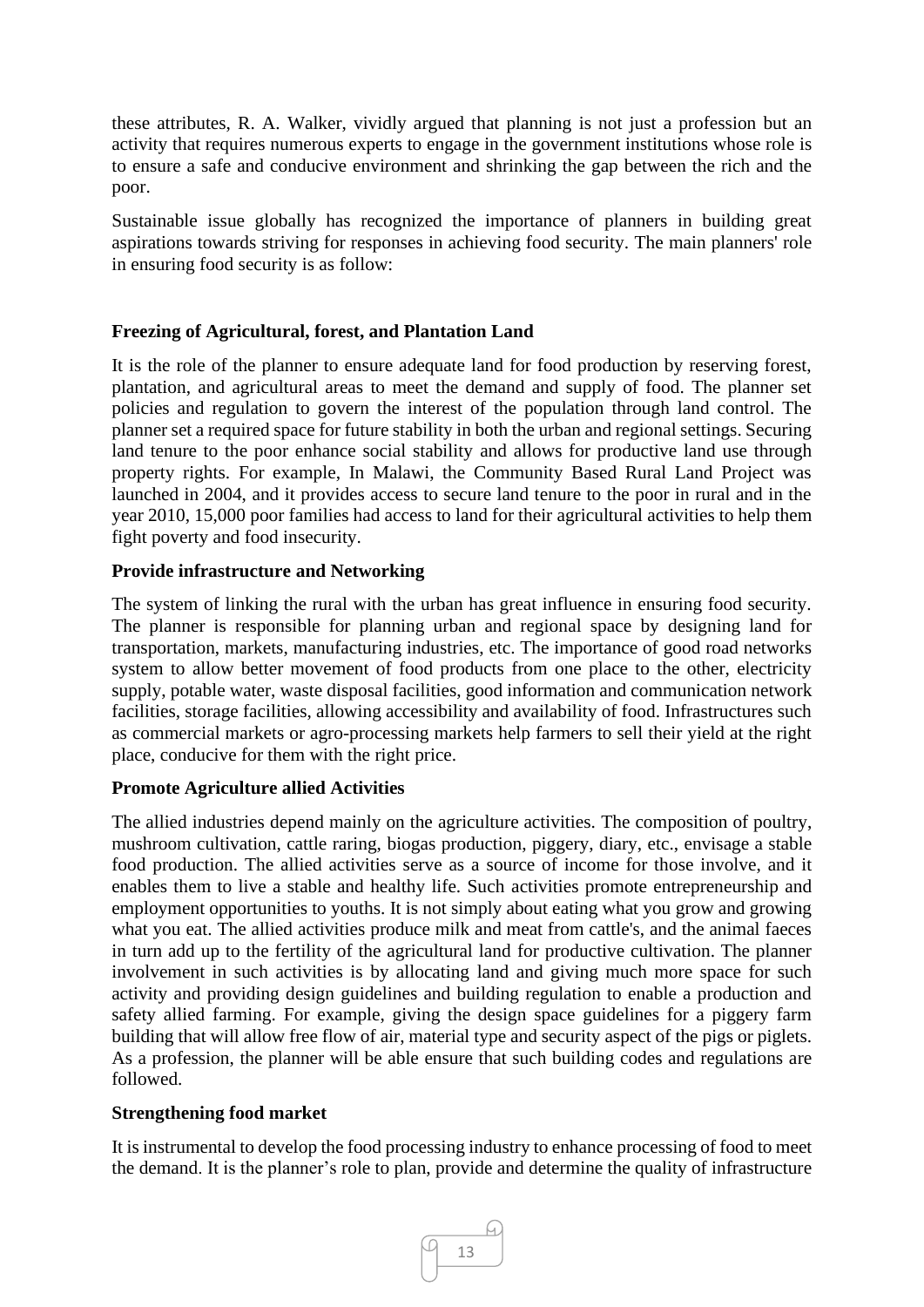that will test agricultural production. The planners will engage in deciding the standard spaces such as market ward, weighing place, space for loading of goods, access, tax office, waste disposal, sanitation, and other component units. The planner will harness the importance of food security by empowering a well-planned catchment market area that actively support or strengthening the market where both medium and large market are linked and co-exist effectively.

#### **Prepare a plan Using Remote Sensing & GIS**

With the use of remote sensing and GIS, a planners' role is to prepare a map that identifies all water bodies, fertile lands for agriculture to analyse food security. The use of remote sensing and GIS will enable planners to monitor and analyse the land suitability for agriculture, and the relationship between water bodies condition, climate change forecast, topography, meteorological conditions, etc. The planner(s) links the relation of crop failure and the risk of food shortage for the communities. The GIS maps out food security by assessing the potential and the risk areas prone to a disaster like flooding, hurricane, etc., and vulnerable populations with the help of satellite imagery, and these are available to the public through the internet. All this requires a correct data to conduct such a survey, particularly with advanced techniques, methods, and models to ensure sustainable agriculture.

Another key importance a planner does is to provide spatial locations and demographic analysis of healthy and unhealthy communities with regards to food security.

#### **Land reforms**

The ineffectiveness and unproductive way of the utilization of agricultural land leads to food insecurity. The planners' role is to undertake in the land reform process in initiating new methods of farming and changing land customs and laws, ownership to the landless especially the poor rural communities who primarily engage in agriculture to harness food security. The planner engaged in redeveloping projects food-related that are much proactive to promote food security.

#### **Preserve water**

Water usage is a daily usage for domestic and non-domestic use. The lack of availability of water is crucial to people, crops, and livestock, and particularly food security. The implication of water on food security can be due to population growth and urbanization effects.

The planners should respond with a sustainable human settlement planning that conform well with food security. The priority in the distribution of water for different purposes is paramount to maintain and preserve water to fulfill the water supply-demand. The planner must accompany water bodies to prevent pollution and ensure that water is free from contamination, as it is used for cooking, drinking, food production, etc. Therefore, putting up restricted zone or areas around water bodies is key to protecting the water bodies and ensuring food security.

Secondly, provide space for recycling of water to avoid wastage of water. Thirdly, conducting surveys to know the daily quantity of water needed for every household, and the quantity supply of water needed and to supply it in an efficient and sustainable manner. Fourthly, to restrict the full exploitation of groundwater or other water bodies and preserve it for future generations. Provide sets of regulations and guidelines that promote water harvesting and other means of preservation and conservation of water to enhance food security. Finally, provide space for irrigation to boost agricultural production through an adequate water supply effort.

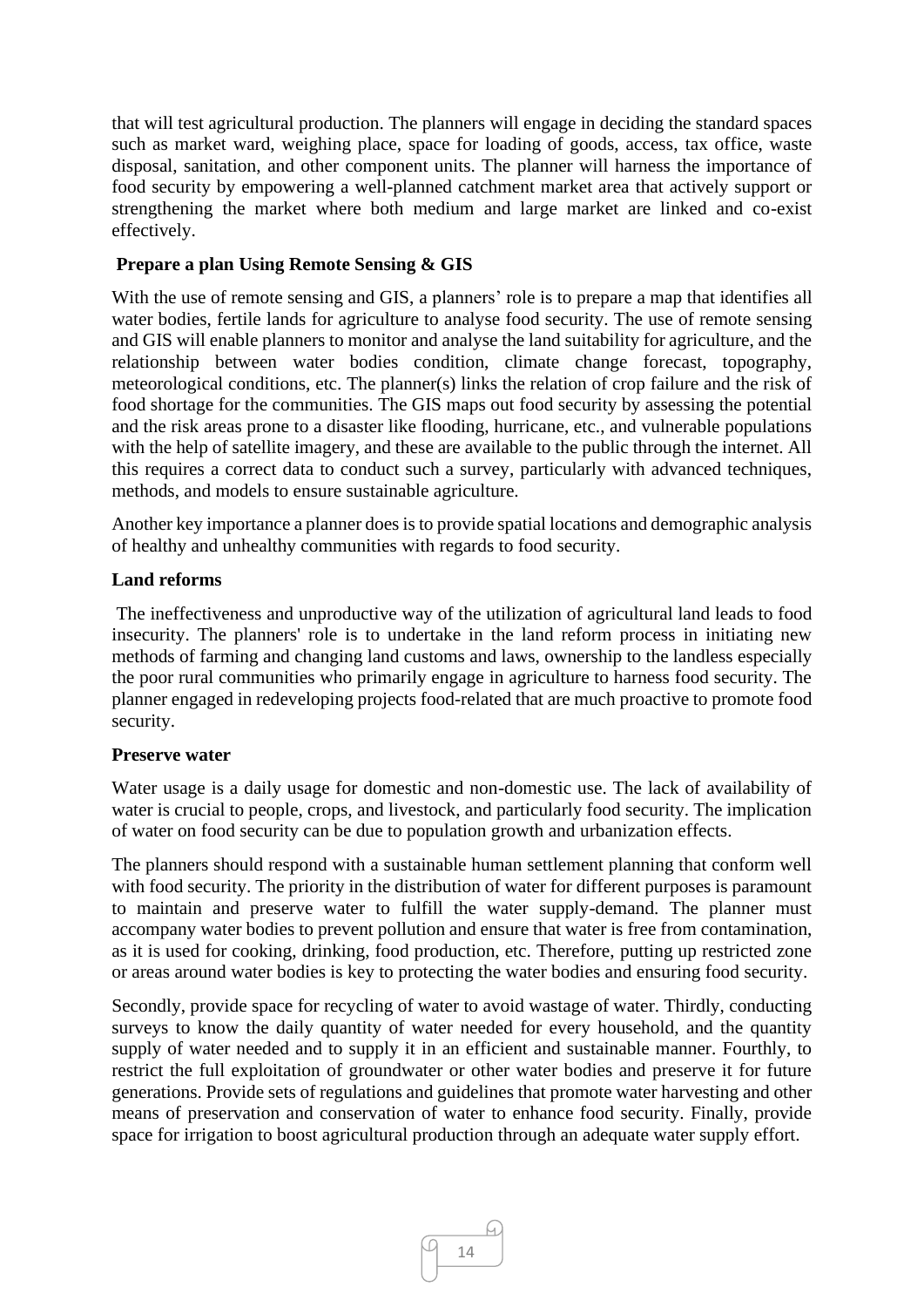#### **Conservation of Biodiversity**

The biodiversity connecting to the global climate change which upset the climate and the intensity of rainfall, humidity which directly affect the crops. It is the responsibility of the planners to protect and preserve sensitive biodiversity elements like water bodies, forest areas, wildlife, etc. to achieve sustainable food security. All this has an impact on the climate. The imposing of laws to prevent people from exploiting the natural environment must be promoted. The planners must protect the sensitive environment by providing buffer or limits to avoid encroachment of these resources, provide space for farming.

#### **Conservation of Agricultural Heritage**

With the modern intervention of science and technology, the rate of growth, is faster, but the nutrition value and the taste of our ancestor, the same intensity of taste is missing in the present food. The planner's contribution toward food security is Creating a museum for showcasing the old traditional system of farming. This will allow people to respect and value old tradition. The modern children don't know how most of the goods are grown, wasting lot of food without knowing the value and not realizing that most people are without food. Showcasing in the agricultural museum will engage the present generation to respect the environment this agricultural value. The museum will showcase where the food is growing in a higher magnitude and where it is not, how the imbalances are there, and the simplest system of farming. This will go a long way in contributing to food security.

#### **Creating an Information communication technology hub**

Establishing a hub in every village and create a platform that telecast the recent information about food, nutrition, health, agricultural information such as market price rainfall, etc., and other related aspects. The planners will provide space for these intelligence technological services to be available in an efficient and effective manner to enhance food security.

#### **Regional Linkage**

During the preparation of regional planning, planners ensure that there is a regional balance between regions to keep each region economically viable and stable. The functionalities of each region should be known. The available resources, the climate conditions, economic activities, geography, demography, etc. in each region, to know the strength, weakness, opportunities, and threat of each region. These characteristics must be studied well by the regional planners to know where agricultural activities are suitable and how to ensure that continuous productivity of agriculture in that region serves the other region that is a nonagricultural region or has other functions. The planners plan and forecast the supply of agricultural products provide infrastructures to support the sector. The planners should ensure that there are intra and inter-regional linkages to allow interdependence and sustainable food security. Infrastructure and technology services like good roads connectivity, electricity, clean and safe water supply, etc., and social amenities like health care services, adequate housing, government offices, and many more. It is important for planners to decentralize opportunities in each region to support the economics, by increasing employment opportunities, uplifting peoples' standard of living. If people's standard of living is stable, they can easily afford to have three daily meals with proper nutrition value.

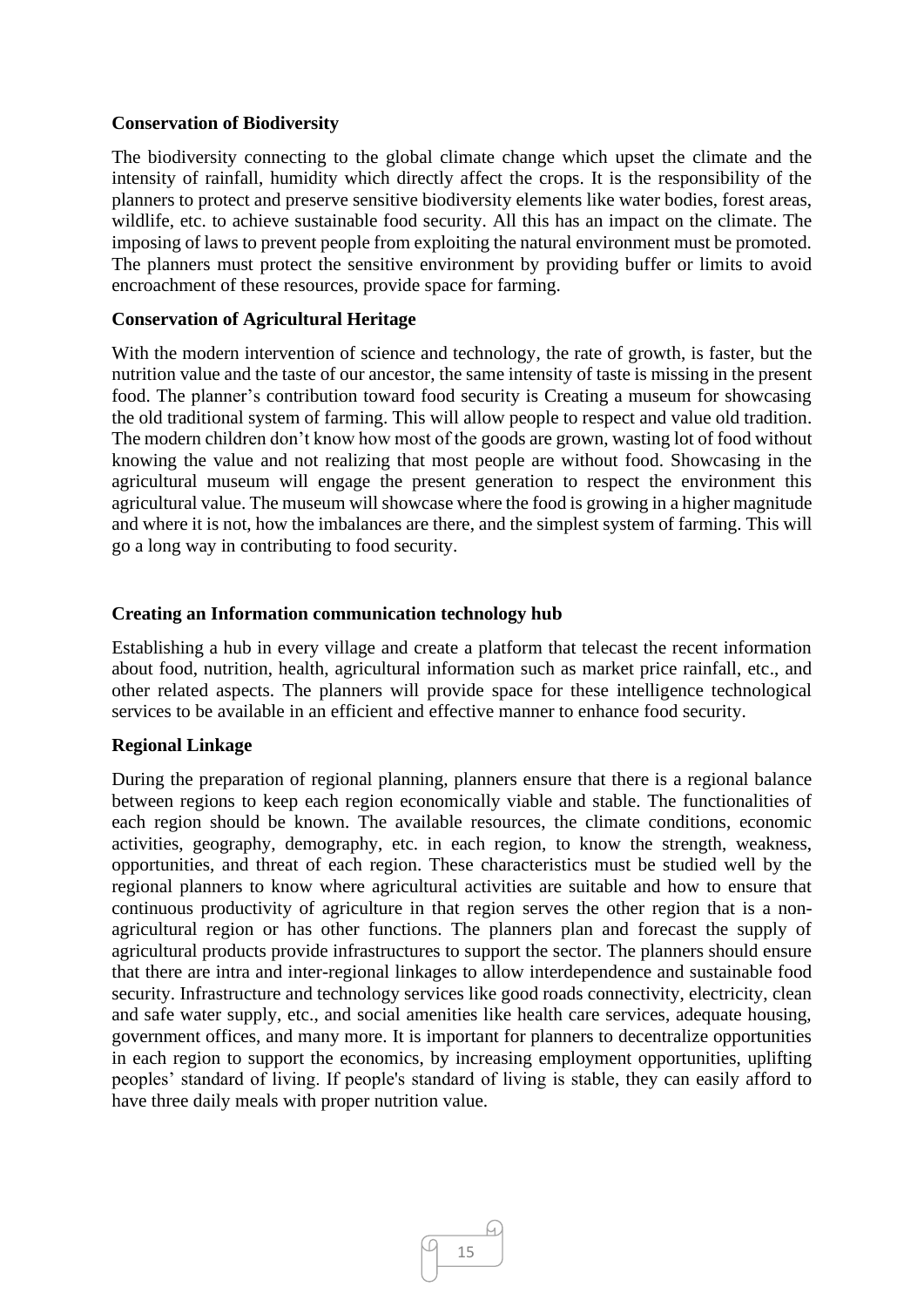#### **Develop models for Land Use**

The planners' role is to significantly develop models that are suitable for human settlement. The theories guide planners to plan a suitable location for farmers to aid them in their farming activities and mechanism for people to always access food. They take a reference based on these models to guide them in decision making during land allocation or planning. The following theories explore the relationship between farmland and market location.

*Bit Rent Theory*: this theory explains the pattern of agriculture land use. It was developed by Von Thunen and Alanso in 1783-1850. The theory mainly focuses on the pattern of distribution industrial, commercial, and residential with the agricultural activities based on the economics of location. In this theory, the farmer is term as the renter who bit an auction to rent different parcels of land in their hinterland. The optimization of resource with the location is vital to understand. Hence transportation cost will increase if distance increase.

Planners make effective use of this model to distribute land suitability for effecting such distribution pattern that work as a win-win situation to the farmer, industries, and households as they are both players in enhancing food security. Another role in ensuring food security under this model is by making land value affordable for farmers to rent land closer to the market where they can cultivate and sell their products to avoid high transportation cost. Because if land rent is higher the agricultural goods will also go higher as mention by Von Thuven.

The primary assumption of this theory, according to Von Thunen are as follow:

- 1 urban center where all goods are sold.
- ⚫ No trade with outside centers.
- ⚫ Surrounding hinterland used for agriculture production.
- ⚫ No environment differentiation-flat and identical.
- ⚫ Uniform transportation surface-movement cost increase equally with distance in all direction.

*Agriculture Location Theory:* This theory analyzes the land use pattern where agriculture location is affected by the marketplace. Von Thunen had two models for this theory which are: The farmers with better access to the center of the market should use intensive farming to produce high yield to be able to get a greater income, labor, fertilizer, etc.; The farmer's aim is to maximize profit and meet the demand of the market. This theory focuses on (i) distance from the city where dairy foods and gardens are close to the Urban market. He emphasizes that perishable and expensive heavy product to transport must be located close to the city, (ii) all building material like timber be located (iii) mixed farming commercial grains and orchards (v) extensive cattle ranching to be located farther. Transportation is cheap and cattle can walk to the city for butchering.

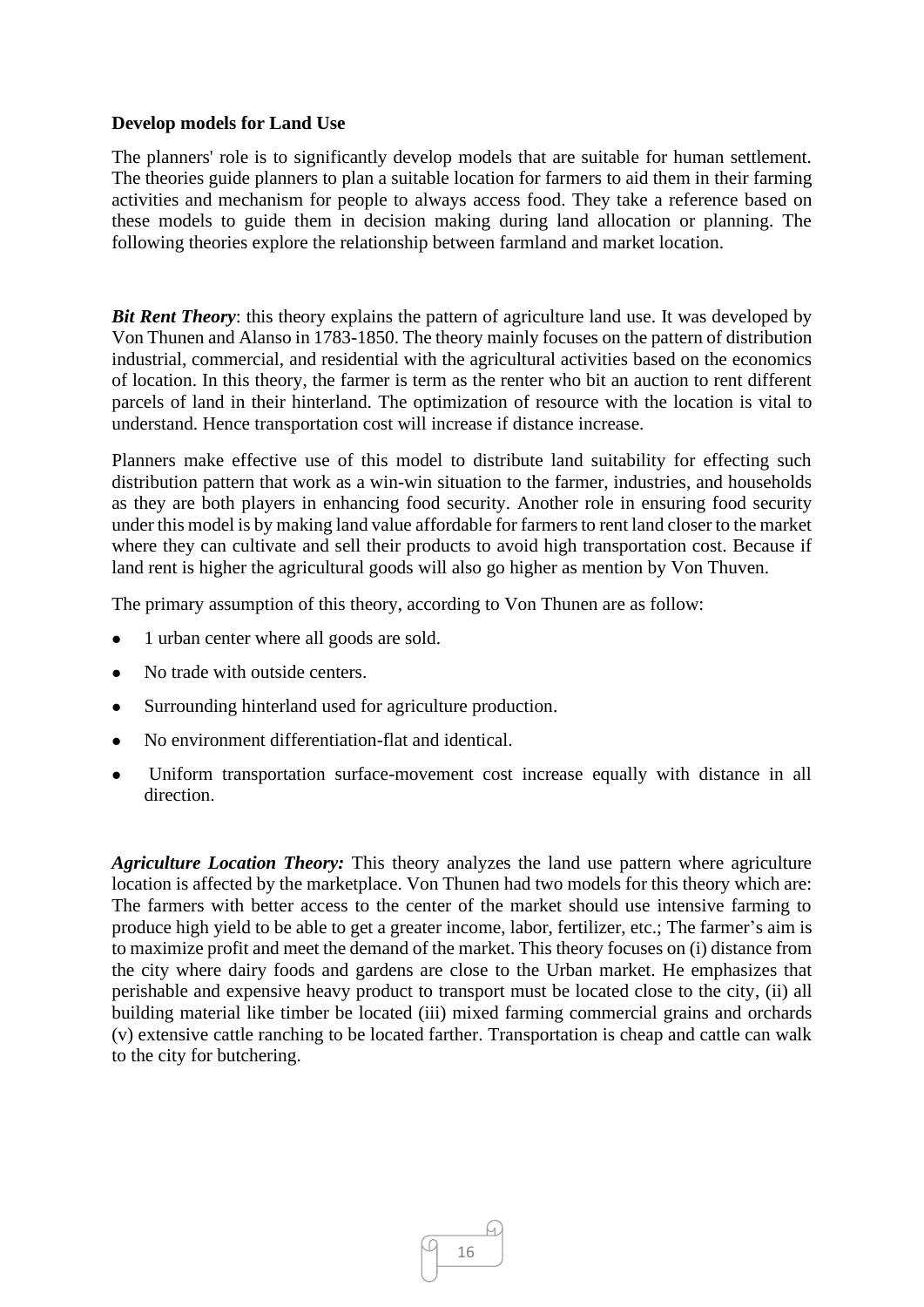

[\(https://thegreenhorns.wordpress.com/author/greenhorns/](https://thegreenhorns.wordpress.com/author/greenhorns/) )

## **WAY FORWARD**

1.Freezing land for food production to serve the people and mitigate food insecurity.

2.By providing education and training to farmers on the best farming practices and new available technologies for sustainable agriculture and food security. Building centres for research on rural areas to give opportunities and providing them with the entrepreneurship skills required to help them gain the benefit of farming.

3.Mitigating agricultural wasteland by using a mechanism to regenerate its fertile strength and giving it back to the farmers and establish a platform.

4.Establish a smart village: creating a village cluster with basic infrastructure service, like offices, market, etc., to serve surrounding villages as a model to gain access and benefit from it. Establishing a mechanism to update farmers on the trending market prices is key to farmer's finance. Provide means of understanding the weather forecasting and Early Warning System (EWS), and alert farmers on the future risks and consequences associated with the climate condition, and on how to adapt or react.

5.Promoting agriculture-allied activities by integrating both crops and livestock in small scale farming to ensure food security.

6.Government must engage Public health awareness on the proper dietary intake and provide various platforms and mediums to ensure nutritious security and healthy life.

7.Policies and programs that promote food security should reach out, especially to the rural and urban poor.

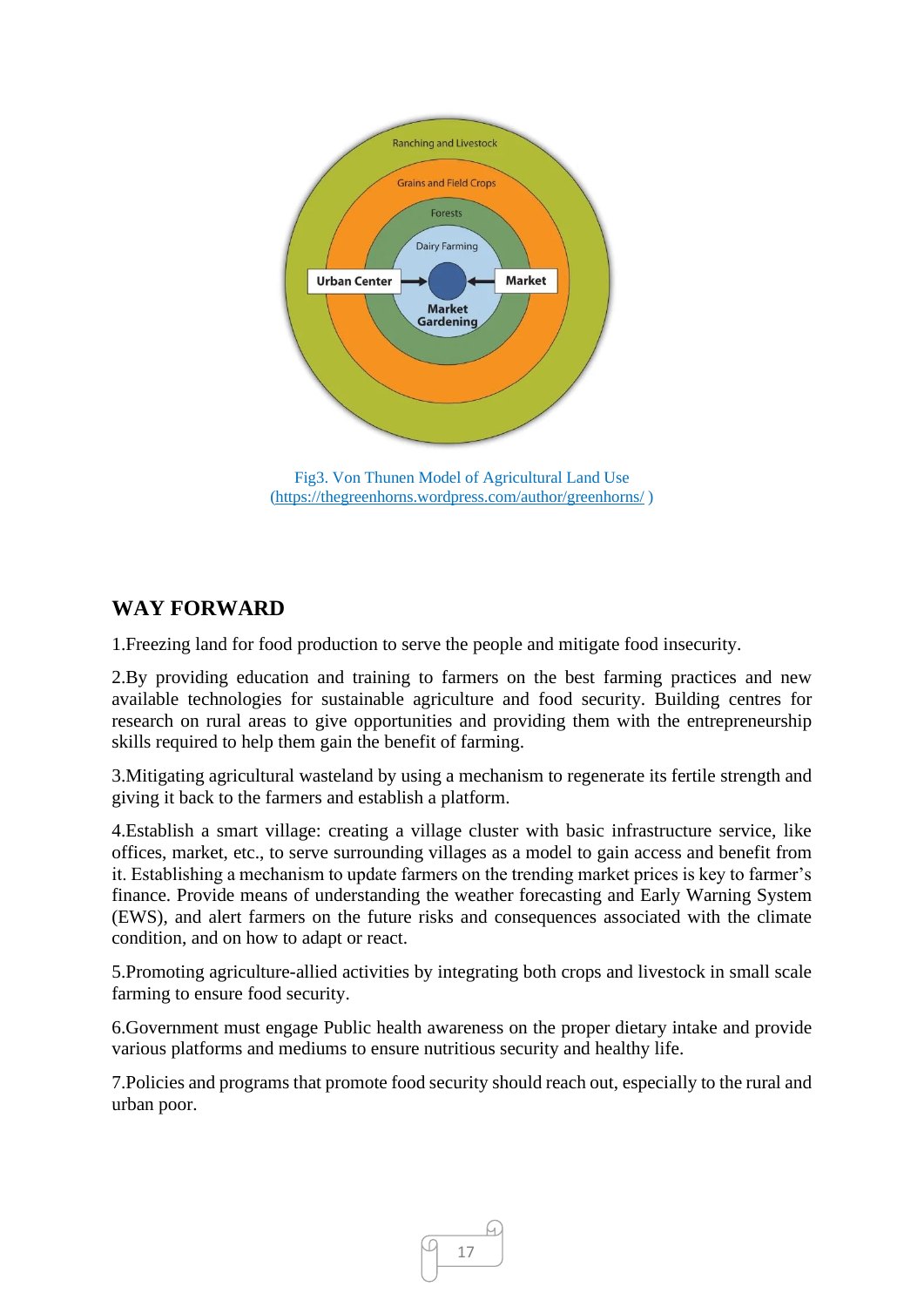# **Conclusion**

Food security is paramount to determine our health and it is a necessity for every individual to acquire it to the fullest. Attending food security remains quite a challenging task to achieve from both the local and national levels especially for developing countries that are struggling to boost their social and economic status. With the challenges responsible for dragging SDGs target of ending hunger by 2050 is merely impossible, after the covid-19 pandemic that struck the entire globe to economic meltdown with imposed lockdown that stopped almost formal and informal activities.

On the other hand, many relief funds and other support mechanisms have been going on to support developing countries to assure food security and nutrition. Despite the challenges of food security in the past decades, countries like China, India, and The Gambia, seem to progress in reducing the percentage of food insecurity in a very progressive and positive way.

The role of planners is a challenging task but a very important role in ensuring not only a safe and conducive environment but also planning towards achieving food security through the freezing of land for the sustainable purpose by giving priority to agriculture and providing a design space for infrastructures like road, electricity, markets, etc. Food security can never be attained without the inclusion of both governments, private bodies, individuals, and international bodies. As each has a big role to play in ensuring food security and nutrition by 2050.

## **REFERENCES**

- 1. **Abbot K,** 2003, *Geographic information systems in food security and demining programmes,*  Kindle Version. Accessed 21 January 2021 from Odihpn.org. [https://odihpn.org/magazine/geographic-information-systems-in-food-security-and-demining](https://odihpn.org/magazine/geographic-information-systems-in-food-security-and-demining-programmes/)[programmes/](https://odihpn.org/magazine/geographic-information-systems-in-food-security-and-demining-programmes/)
- 2. **[Bryan McKersie](https://academic.oup.com/jxb/search-results?f_Authors=Bryan+McKersie)** 2015, Planning for food security in a changing climate*: Journal of Experimental Botany*, Volume 66, accessed 20 January 2021, <https://academic.oup.com/jxb/article/66/12/3435/522550>
- 3. **CGIAR** 2021, Sustaining Food Availability.accessed 25 January 2021. <https://www.cgiar.org/research/research-theme/food-security/>
- 4. **Clemens Breisinger, Olivier Ecker, and Jean Francois Trinh Tan** 2015; 2014-2015 Global Food Policy Report; Chapter 7: *Conflict and Food Insecurity*; *How Do We Break the Links? Accessed 24 January 2021.* [https://www.ifpri.org/sites/default/files/gfpr/2015/feature\\_3086.html](https://www.ifpri.org/sites/default/files/gfpr/2015/feature_3086.html)
- *5.* **Cunnigham, L** 2005'Assessing the contribution of aquaculture to food security: *a survey of methodologies.* Assessing the contribution of aquaculture to food security: a survey of methodologies. Accessed 15 January 2021. <http://www.fao.org/3/y5898e/y5898e06.htm>
- 6. **FAO** 2006, Policy Brief: *Food Security,* Issue 2, *accessed* 20 January 2021*.*  http://www.fao.org/fileadmin/templates/faoitaly/documents/pdf/pdf\_Food\_Security\_Cocept [Note.pdf](http://www.fao.org/fileadmin/templates/faoitaly/documents/pdf/pdf_Food_Security_Cocept_Note.pdf)

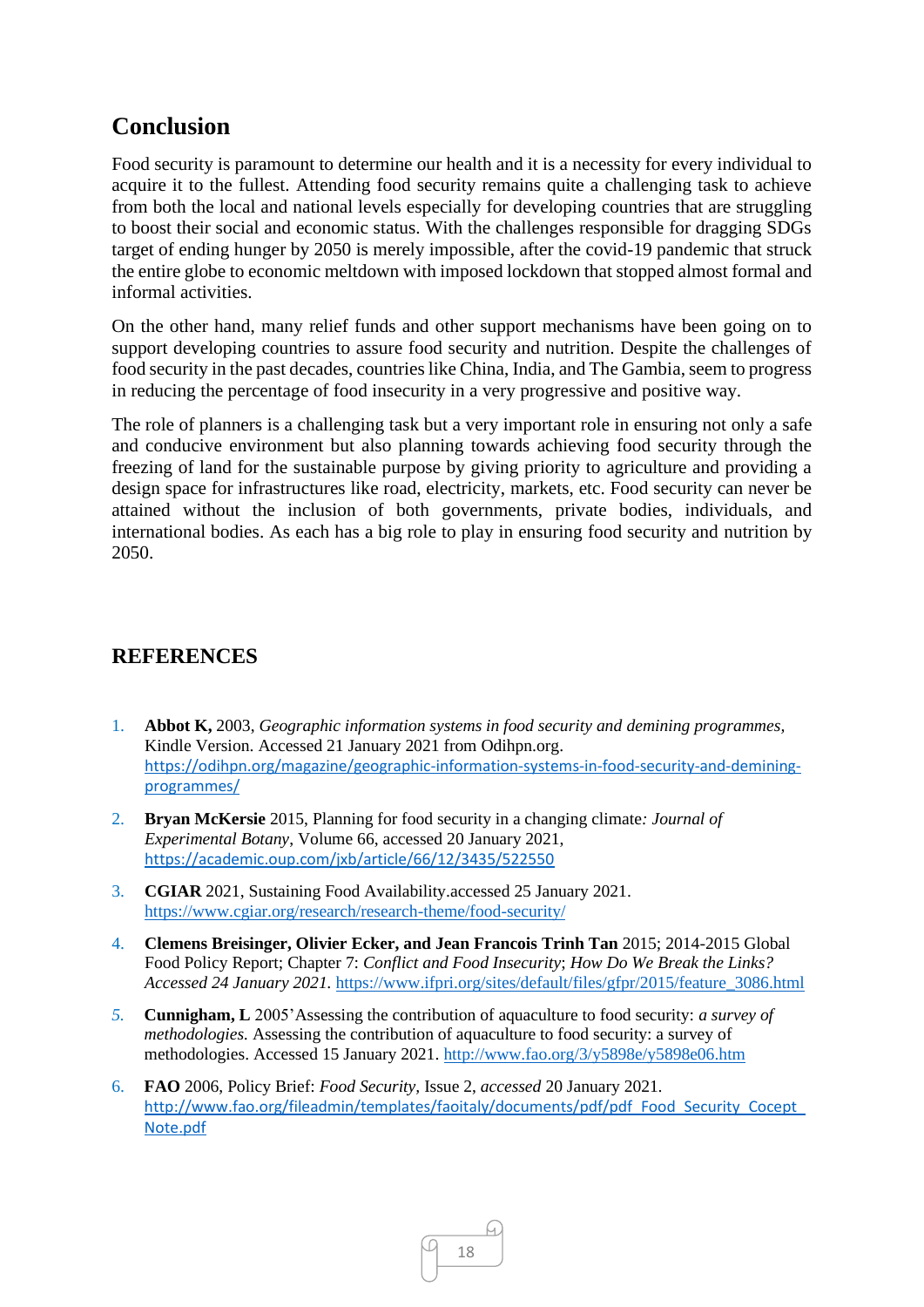- 7. **FAO and OECD**, 2018, Food Security and Nutrition: Challenges for Agriculture and The Hidden Potential of Soil; *A Report to The G20 Agriculture Deputies. Accessed 20 January 2021.*  <http://www.fao.org/3/CA0917EN/ca0917en.pdf>
- 8. **FAO and WHO**. 2019, *Safety and Quality of Water Used in Food Production and Processing*  Meeting report. Microbiological Risk Assessment Series no. 33. Rome. Accessed 22 January 2021.<https://apps.who.int/iris/bitstream/handle/10665/327724/9789241516402-eng.pdf?ua=1>
- 9. **Food and Agricultural Organization. Reducing Poverty and Hunger**, 2002*: The Critical Role for financing Food, Agricultural and Rural Development, a*ccessed 15 January 2021, <http://www.fao.org/3/y6265e/y6265e.pdf>
- 10. **George, Justin & Adelaja, Adesoji & Weatherspoon, Dave**. (2019). Armed Conflict and Food Insecurity: Evidence from Boko Haram's Attacks. 10.1093/ajae/aaz039. accessed 24 January 24,2021. [https://www.researchgate.net/publication/332275184\\_Armed\\_Conflict\\_and\\_Food\\_Insecurity\\_Ev](https://www.researchgate.net/publication/332275184_Armed_Conflict_and_Food_Insecurity_Evidence_from_Boko_Haram) idence from Boko Haram's Attacks/citation/download
- 11. **Helen Briassoulis,** 1999, W*ho Plans Whose Sustainability*? Alternative Roles for Planners, Journal of Environmental Planning and Management, 42:6, 889-902, DOI: 10.1080/09640569910885, Adobe Digital Editions Version. Accessed 16 January 2021.
- 12. **HLPE**.2020. Impacts of COVID-19 on food security and nutrition: developing effective policy responses to address the hunger and malnutrition pandemic. accessed 24 January 2021. <https://www.fao.org/3/cb1000en/cb1000en.pdf>
- 13. **Katharine Garvey** 2012, Global food security: *the role of science and technology* [WP1189], accessed 20 January 2021, <https://www.wiltonpark.org.uk/event/wp1189/>
- 14. **Litman, T.** 2020. *Planning Principle and Practice,* accessed 14 January 2021, <https://www.vtpi.org/planning.pdf>
- *15.* **Otto H. Koenigsberger** 1983, *The Role of the Planner in a Poor (and in a Not Quite so Poor) Country'* HABITATINTL. Vol. 7. No.112, pp.49%55,198. Adobe Digital Edition Version. Accessed 20 January 2021 form Z-Library.
- 16. **Ramasawmy S, (eds.)** 2012, *Integrating Food Security Information in National Statistical Systems*: *Experience, Achievement, Challenges.* <http://www.fao.org/3/a-i2588e.pdf>
- 17. **Slade, C., Baldwin, C. and Budge, T.** (2016) "Urban Planning Roles in Responding to Food Security Needs", *Journal of Agriculture, Food Systems, and Community Development*, 7(1), pp. 33-48. doi: 10.5304/jafscd.2016.071.005.accessed 19 January 2021. <https://www.foodsystemsjournal.org/index.php/fsj/article/view/479>
- 18. **Slade, C., Baldwin, C., & Budge, T**. 2016, *Urban planning roles in responding to food security needs*. Journal of Agriculture, Food Systems, and Community Development, 7(1), 33–48. Adobe Digital Edition Version. Accessed 15 January 2021, ISSN: 2152-0801 online.
- *19.* **UNECE** 2020, COVID-19 and Food Systems: *A Repository of Key UN Messages and Available Evidence, Analysis, Tools, Best Practices on COVID-19 and Food Systems. Accessed 25 January 2021. <https://unece.org/covid-19-and-food-systems>*
- 20. **United Nations in India**. *Nutrition and Food Security*, accessed 15 January 2021, <https://in.one.un.org/un-priority-areas-in-india/nutrition-and-food-security/>
- 21. **USAID** 2020, Responding to Covid-19'S Impact on Resilience and Food Security. Accessed 25 January 2021. [https://www.usaid.gov/sites/default/files/documents/COVID-19-Fact-Sheet-Feed](https://www.usaid.gov/sites/default/files/documents/COVID-19-Fact-Sheet-Feed-the-Future.pdf)[the-Future.pdf](https://www.usaid.gov/sites/default/files/documents/COVID-19-Fact-Sheet-Feed-the-Future.pdf)